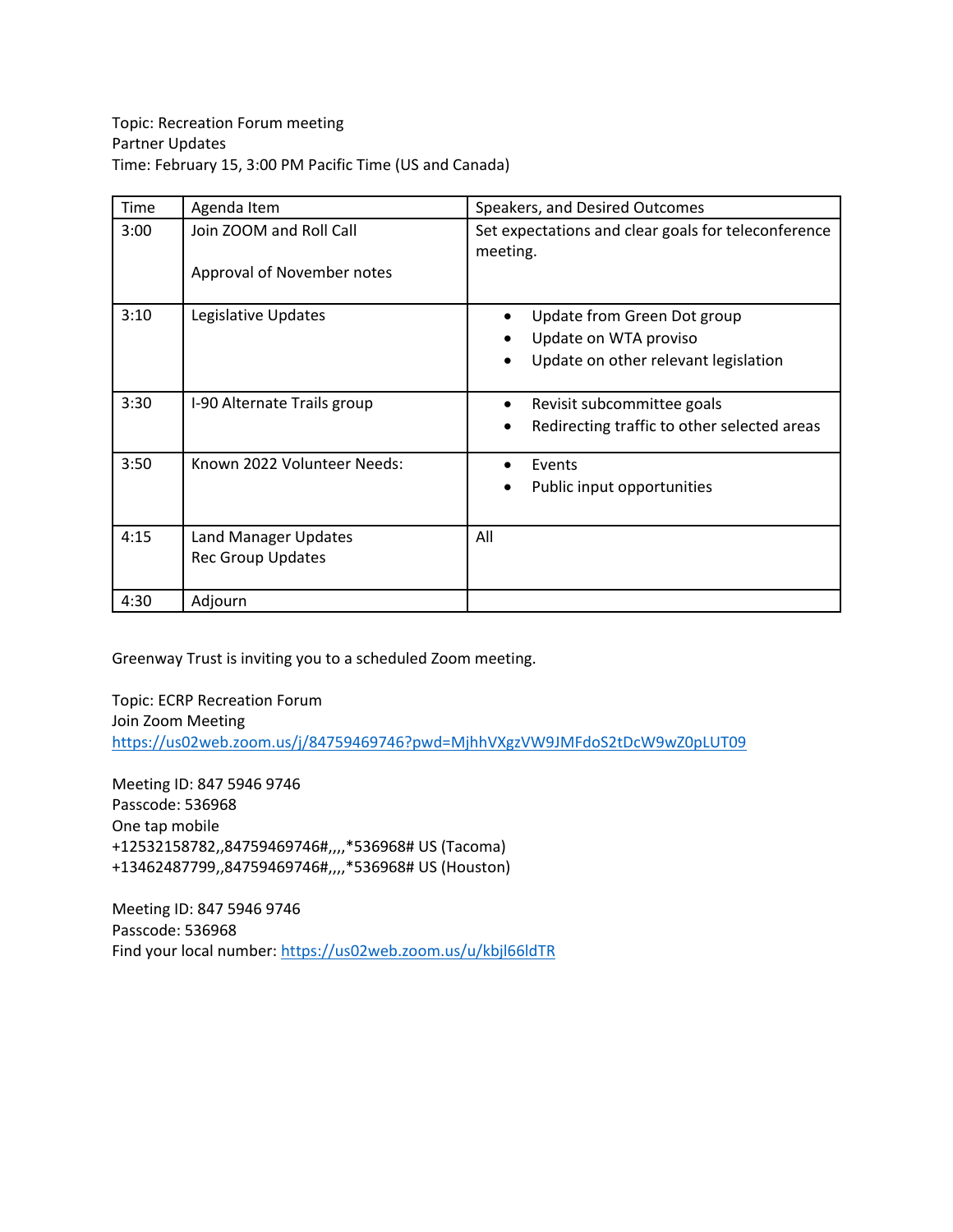Attendance: Barb Penniston (new BCHW, sitting president of Kit Co Trail Riders), Eva Tyler, Gene Reed, Wayne Mohler, Bradley Gasawski, Ted Jackson,

Land Managers: Stephanie Margheim, Larry Leach, Katie Pofahl, Katie Pofahl, Joe Rausch, Deb Kelly, Troy Watlamet, Nicole Ogan, Heidi Anderson, Ross Huffman

- Green Dot Road Subcommittee:
	- o Positive discussions with county and state folks to help fund Education and Enforcement on Green Dot Rd system
	- o Ted has had conversations w/Senate Ways and Means about the outdoor rec advocacy effort to fund the maintenance backlog
	- o How likely is funding?
		- Ted says he's getting positive feedback, feels we've been clearly heard
		- **EXT** Larry agrees that the crystal ball is cloudy, but support has been encouraging
- I-90 trails corridor
	- $\circ$  Has done some exploration and had conversations with USFS/State Parks staff. They've determined that there really aren't any corridors WITHIN the I-90 boundary.
	- o Propose renaming the committee 'Trail Options' or something similar
		- Goal: Explore and implement actions to inform people of alternative options
			- Improve existing trails
			- Draw out of corridor
			- Monitor use elsewhere (?)
		- Tasks:
			- Posting signs with alternative trail suggestions at crowded trailheads
			- Get trail use data this season, compare to use on suggested trails in successive years to see if pattern is changing
		- Barb: BCHW would enjoy exploring new trails, but parking is the biggest issue
			- Eva: Parking isn't something this committee can really address funding is too huge, analysis and engineering, etc.
		- **Example:** 
			- Some trailheads off exit 70 near Easton, which go up to Silver Creek trail to Kachess Ridge
				- o Has some potential parking outside of official lot
	- o Katie: what was the core issue? Can we summarize for new folks.
		- Eva: Conversation triggered by how quickly I-90 fills up, causing people parking in the road, on interchanges/medians, etc
		- Not so much about improving trail experience as trails being beyond capacity!
	- $\circ$  Joe: Concept sounds good, let's get into specifics of who-what-when-where to redirect
	- o What west side groups could we link with?
		- WTA
		- Issaquah Alps might have some input
			- Nicky could connect through Greenway Board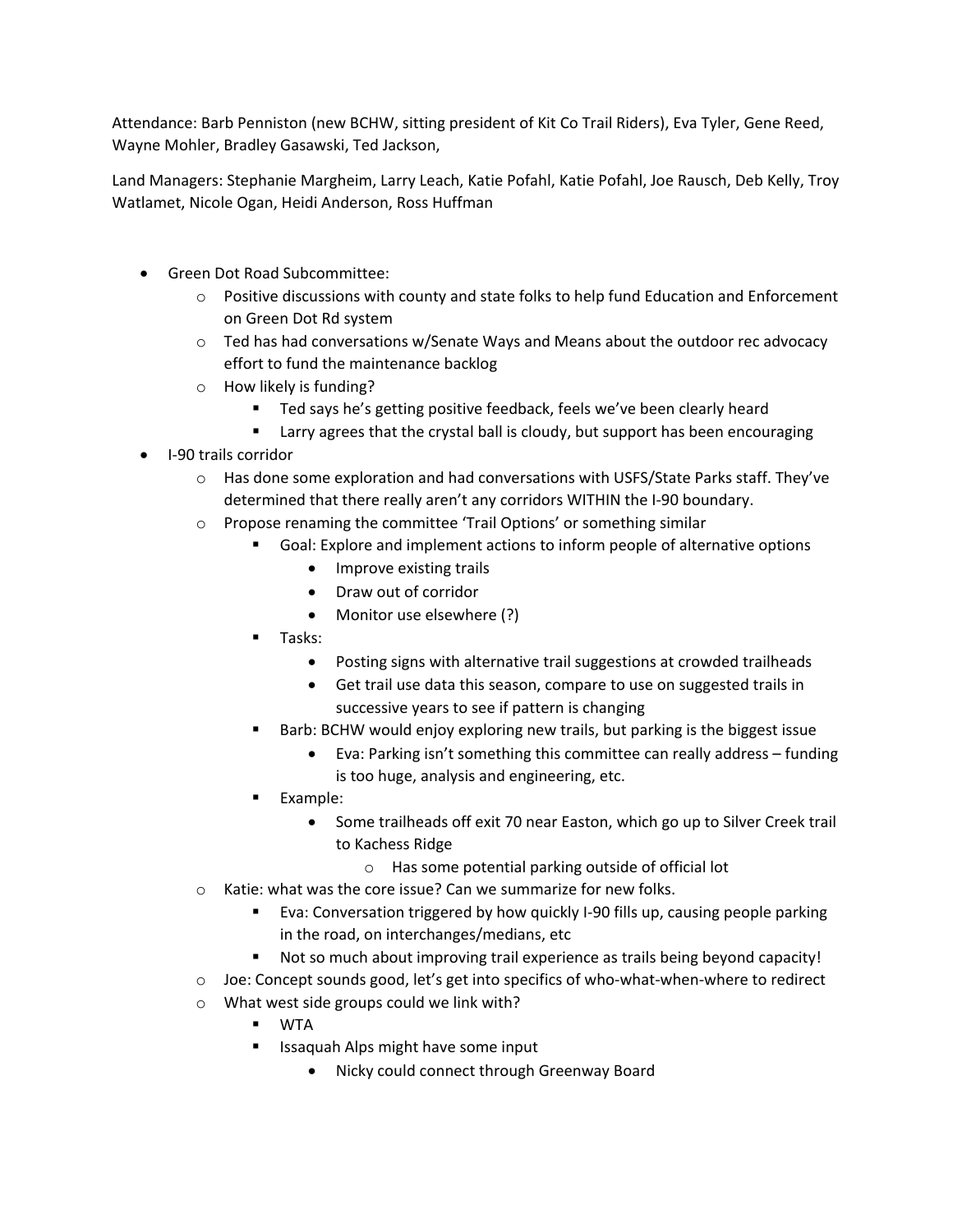- $\circ$  Wayne: could utilize Evergreen Snopark as one of the redirect sites. Currently only approved for winter use, so would need some zoning change, and exploration of how to link to trails to S Cle Elum Ridge
- $\circ$  Bradley: Have we developed a list of parking locations that we know are crowded, and which we want to move people away from
	- Have we considered surveying users in those locations to find out why they're at those trailheads/what kind of rec they're looking for – Use HEM data?
- o Action Items:
	- Officially renaming it the Trail Options Committee
	- Set up meeting with Lindsey Pruett (Deb and Jon)
- KNOWN UPCOMING VOLUNTEER EVENTS:
	- o DNR:
		- Green dot area clean ups around Elk Heights, Naneum, Wenas.
			- Wenas May 13-14
			- Elk Heights in June
			- Teanaway Love Day May 21
				- Indian Camp ongoing updgrades
					- o High line installation
					- o Split rail fencing installation
				- Campsite cleanups
				- Weed pulling in sensitive areas
	- o WDFW
		- **Some motorized trail reroute in the Flats area working with motorcycle and** jeep clubs
		- Revisiting shooting range cleanup that Field and Stream runs in spring (Durr Rd)
		- Planning to submit grant for work on Manastash Ridge trails will need to coordinate volunteers for match (but this is in 2023, if funded)
		- Will need additional replanting help in Evans Canyon in the fall
	- o BLM
		- **Volunteer cleanups at Liberty!**
		- Will need public comment and support for LWCF dollars to purchase Bighorn boat launch (which is needed, with Ringer Loop launch being reclaimed by river)
	- o TNC
		- Working with Upper Kittitas Rec Partnership (new moto access group, run by Jason Holmes and Tim Penelrick) to organize work on Patrick Mine Road
		- **Possible weed control efforts on T2T**
	- o USFS
		- District wide rec planning meeting FEB 16-17! Will know more after that!
	- o Questions:
		- Bradley asks: what happened with tree cleanup on Table Mtn?
			- Waiting for snow to leave
			- Also open to firewood cutting, so let people know there's easy pickings in that area!
		- And what about yurt at Table Mtn?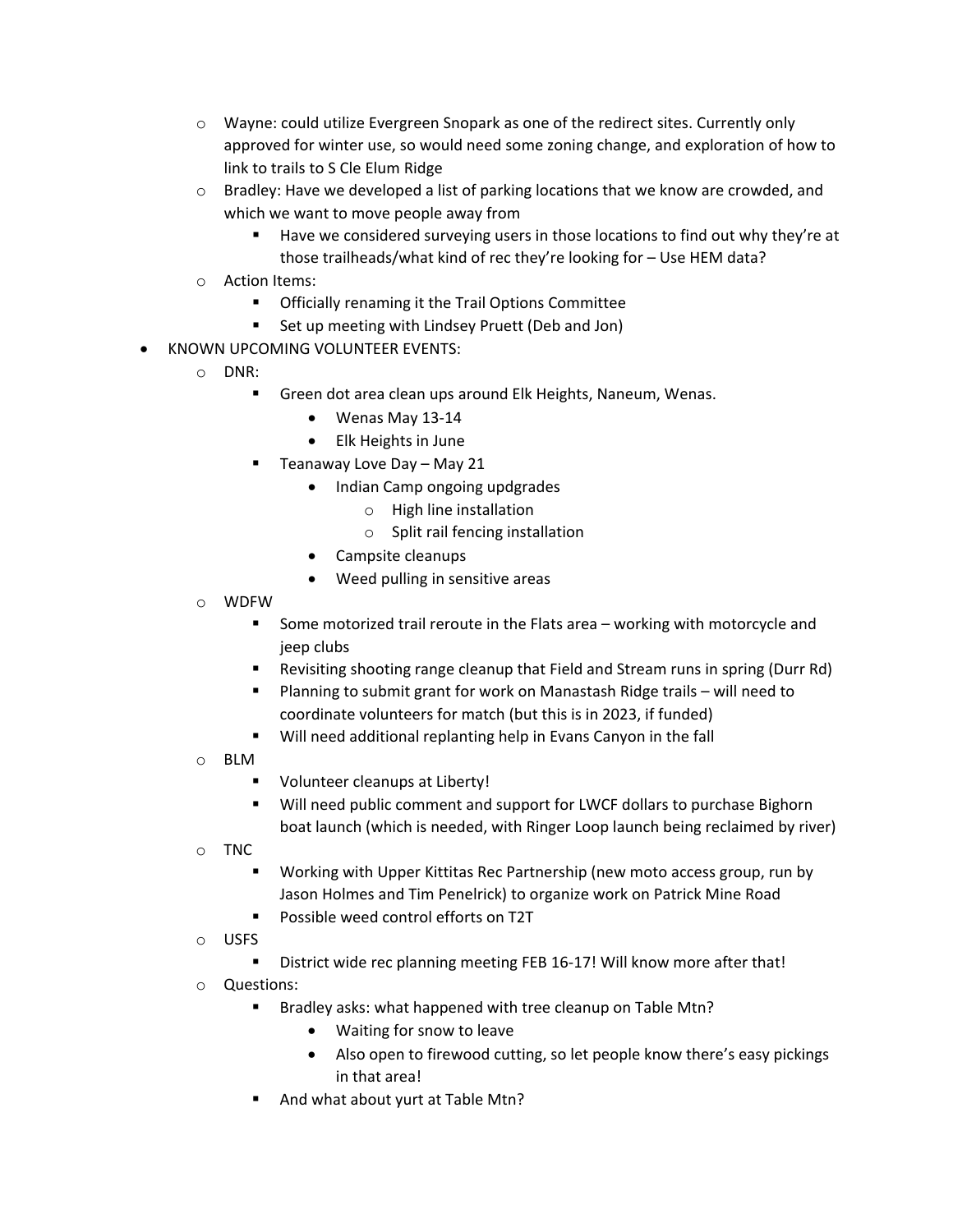- Was a special use cabin for Boeing, did burn down in Table Mtn fire, no plans to replace
- Community has an interest in getting it back, so…maybe in the future?
- Updates:
	- o TNC
		- Beginning to transfer land in the Cabin Creek area to USFS! Got an update from the USFS realty group re: Amabilis Mtn parcels that environmental review is kicking off in the fall. Likely to take ~2yrs
			- Communicating with Kongsbergers' Ski Club about the transfer and the changes that may trigger
			- If folks want to share concerns or comments, contact Katie Pofahl. o [katie.pofahl@tnc.org](mailto:katie.pofahl@tnc.org)
		- Cle Elum Ridge will be undergoing additional prescribed burns above the communities in spring
			- Outreach will be underway, ask for help spreading the word
			- ~April
			- Some forest health work in partnership w DNR in spring
	- o DNR
		- Just offered the Education and Enforcement warden position! Will be mostly in Yakima but also locally on Green Dot system! Coming in March
		- **Will be a lot of staffing needs this spring as some folks retire and are replaced.** Staff requests patience as they work with temporary reductions
		- Green Dot Update meeting coming up soon
		- Waiting for ice and snow to melt and dry up!
	- o USFS
		- Ted asks: Travel Management Plan when?
			- "awaiting decisions on how to move forward on that"
			- How can we 'birddog' that? No enforcement possible without a plan, so LEOs lack tools to ensure preservation and care
			- Most road closure orders have expired and are no longer enforceable
		- Taneum project is ready to go to consultation with USFW
			- Minimizing wildfire risks
			- Some wildlife benefits as well
		- **Invitation to collaborate on Upper Swauk Project near Liberty. Aims to reduce** wildfire risks in area
		- Deb: Little Naches Uplands project draft Environmental Assessment likely to come out in next few weeks.
		- Preparing for next round of applications for Title II (Secure Rural Schools) projects.
			- Amount available is not yet confirmed
			- Projects can be on national forest or adjacent but beneficial to forest
			- Proposals due April 10
			- Robin DeMario is USFS contact
		- Requests for volunteers to apply on the Title II committee